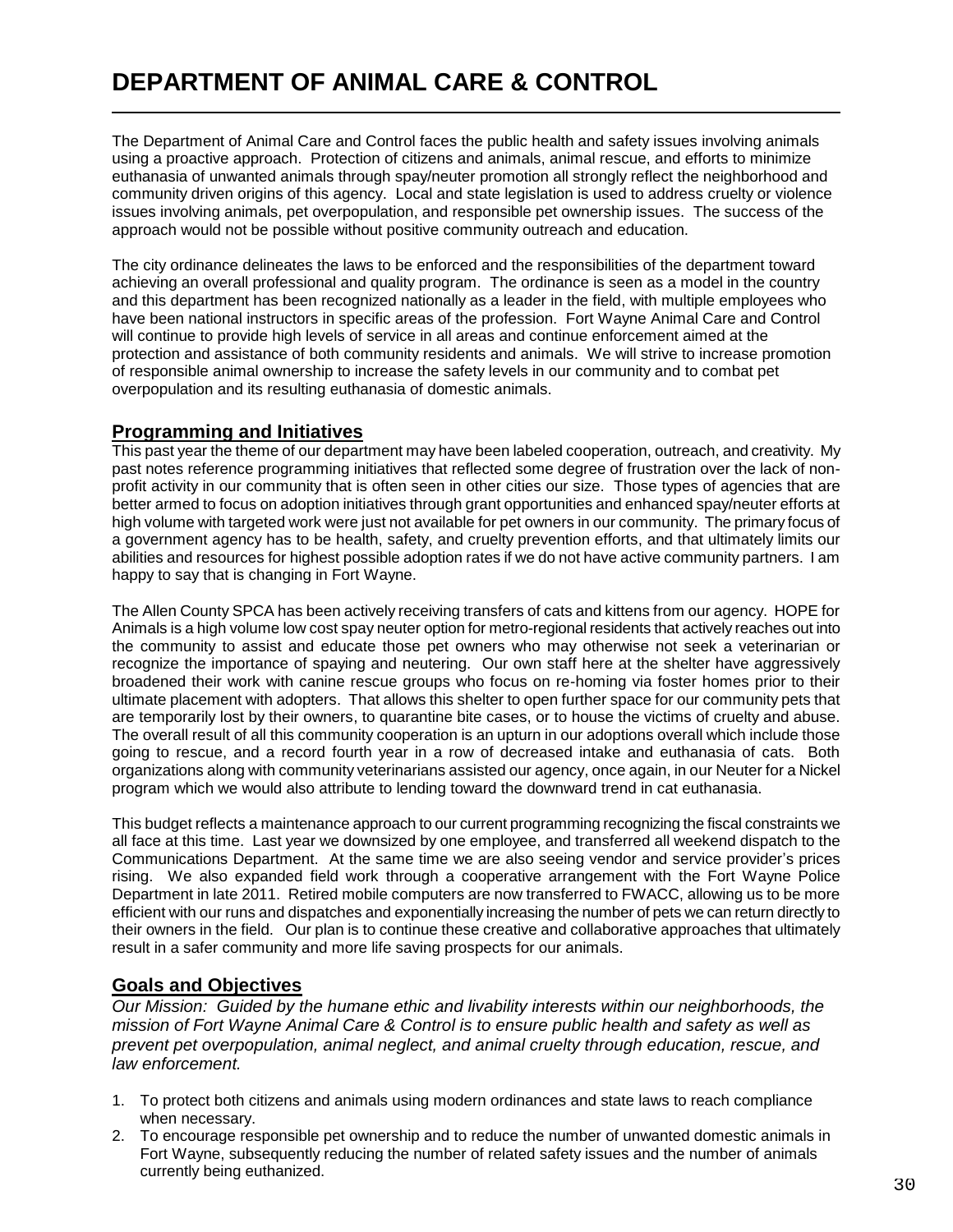- 3. To increase the level of responsible pet ownership thus reducing animal related problems at the neighborhood level and indiscriminate breeding of animals in the city.
- 4. To increase education levels of both children and adults relative to safety, humane care and treatment of animals, responsible pet ownership and the plight of unwanted animals.
- 5. To continue promotion of the Spay Neuter Assistance Program (SNAP) and local available opportunities for families unable to afford the spay or neuter surgery for their pet.
- 6. To increase contacts with owners regarding proper registration of their pets for safe return and the opportunity to return lost pets directly to owners homes rather than impounding them at the shelter.

## **Services Provided**

- 1. Enforcement of state and local laws relative to animals. Full investigation for both human and animal protection.
- 2. Processing of cases through the city court system and the prosecutors office for local and state violations involving safety issues with animals, animal cruelty, and animal neglect.
- 3. Administration of the State Health Codes, investigations, and prosecutions relative to animal bites, quarantines and specimen shipments for rabies examination.
- 4. Promotion and administration of all license and permit programs relative to animals. Monitor special events in the community involving animals.
- 5. Protection of citizens from health and safety threats involving animals regardless of species.
- 6. Administer Humane Education programs through advanced technology applications and in person in the Fort Wayne Community School System, for local scout troops, and adult groups regarding Animal Control and responsible care of animals.
- 7. Provide a pet adoption source of safe animals for community residents.
- 8. Shelter animals of all species in need of safe haven until reclaim or abandonment by owners. Provide care, sanitation, medical attention, exercise and daily maintenance for all animals admitted to the Animal Care and Control Shelter.
- 9. Emergency pick up of sick and injured animals, wild and domestic. Rescue's as needed.
- 10. Live trap rental program for nuisance cat problems.
- 11. Emergency impound of animals involved with owner tragedy, arrest, or unforeseen emergency circumstances.
- 12. Pick up of stray animals, both confined and unconfined with enforcement of animal at large laws.
- 13. Respond to neighbor complaints regarding nuisance violations.
- 14. Euthanasia of unwanted, unclaimed, unsafe, and surplus animals. Euthanasia of animals by owners request due to illness, injury and age.

## **ANIMAL CARE AND CONTROL: ACTIVITY INDICATORS**

|                                             | 2009    | 2010    | <u>2011</u> |
|---------------------------------------------|---------|---------|-------------|
| Animals Handled (total all species)         | 15,805  | 15,791  | 15,863      |
| Dogs handled                                | 5,748   | 5,639   | 6,065       |
| Cats handled                                | 8,580   | 8,229   | 7,935       |
| County Animals Handled (known)              | 1,480   | 1,502   | 1,451       |
| New Haven Animals Handled (known)           | 282     | 368     | 424         |
| Animals Adopted                             | 2,540   | 2,265   | 2,382       |
| Animals Returned to Owner                   | 1,620   | 1,854   | 2,056       |
| Dogs Euthanized                             | 2,630   | 2,655   | 2,976       |
| <b>Cats Euthanized</b>                      | 7,168   | 7,077   | 6,670       |
| Field Service Activities (runs by officers) | 23,084  | 22,370  | 22,660      |
| <b>Bite Cases</b>                           | 980     | 863     | 850         |
| Registrations Sold                          | 14,282  | 13,695  | 14,050      |
| Est. Currently Tagged Pets (lifetime tags)  | 18,570  | 17,983  | 18,800      |
| <b>Tickets Issued</b>                       | 2,972   | 3,283   | 3,394       |
| <b>Court Cases Filed</b>                    | 667     | 730     | 1,072       |
| Volunteers (active, yr end)                 | 197     | 229     | 204         |
| Outreach and Education                      |         |         |             |
| <b>Media Contacts</b>                       | 1,671   | 1,430   | 3,120       |
| <b>Website Hits</b>                         | 677,456 | 594,304 | 548,765     |
| Cable Broadcast Hours                       | 423     | 393     | 425         |
| Program Attendance                          | 187,952 | 237,001 | 216,696     |
| Fund Raisers by the dept.                   | 10      | 9       | 8           |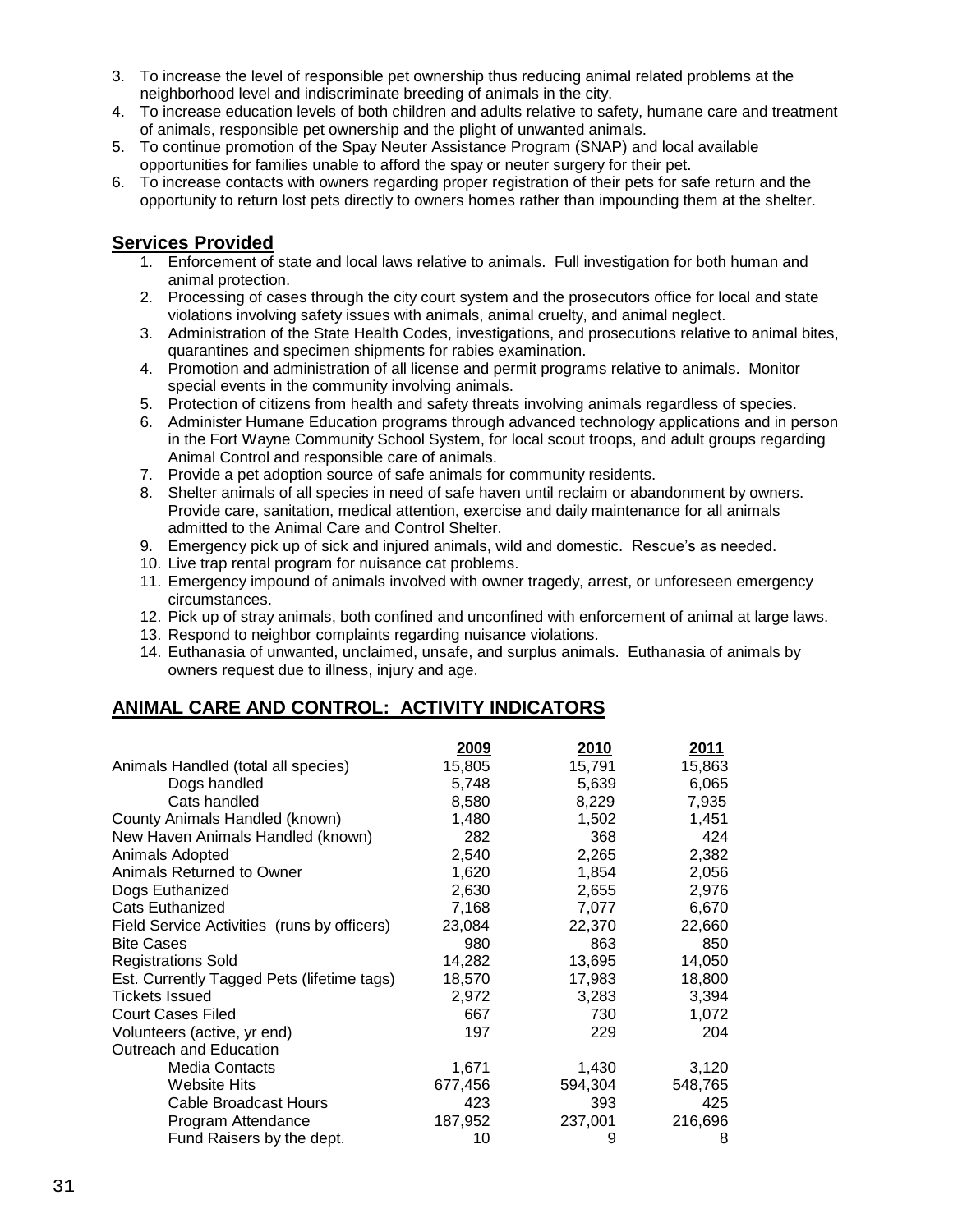|                                     | 2011<br><b>ACTUAL</b> | 2012 ACTUAL<br><b>THRU</b><br>30-Jun-2012 | 2012 REVISED<br><b>BUDGET</b> | 2013<br><b>SUBMITTED</b> | \$ INCREASE<br>(DECREASE)<br><b>FROM 2012</b><br><b>REVISED</b> | % CHANGE<br><b>FROM 2012</b><br><b>REV TO 2013</b> |
|-------------------------------------|-----------------------|-------------------------------------------|-------------------------------|--------------------------|-----------------------------------------------------------------|----------------------------------------------------|
| 5111 TOTAL WAGES                    | 1,420,815             |                                           | 1,434,743                     | 1,473,392                | 38,649                                                          | 2.69%                                              |
| 5131 PERF - EMPLOYERS SHARE         | 113,350               |                                           | 133,781                       | 137,644                  | 3,863                                                           |                                                    |
| 5132 FICA                           | 106,522               |                                           | 109,611                       | 112,714                  | 3,103                                                           |                                                    |
| 5134 LIFE MEDICAL & HEALTH INSURAN  | 336,600               |                                           | 377,600                       | 377,600                  |                                                                 |                                                    |
| 5135 EMPLOYEE MEDICAL EXPENSES      | 1,303                 |                                           | 2,172                         | 2,744                    | 572                                                             |                                                    |
| 5136 UNEMPLOYMENT COMPENSATION      | 1,464                 |                                           | 1,432                         | 1,472                    | 40                                                              |                                                    |
| 5137 WORKERS COMP INSURANCE         | 12,544                |                                           | 8,703                         | 7,469                    | (1,234)                                                         |                                                    |
| 5138 CLOTHING ALLOWANCE             | 12,261                |                                           | 13,800                        | 13,800                   |                                                                 |                                                    |
| 513A PERF - EMPLOYEES/PD BY CITY    | 40,003                |                                           | 40,135                        | 41,293                   | 1,158                                                           |                                                    |
| 513R RETIREES HEALTH INSURANCE      | 20,400                |                                           | 23,600                        | 23,600                   |                                                                 |                                                    |
| 5161 WAGE SETTLEMENT/SEVERANCE PAY  | 8,634                 |                                           |                               |                          |                                                                 |                                                    |
| Total 5100                          | \$2,073,896           | \$1,070,740                               | \$2,145,577                   | \$2,191,728              | \$46,151                                                        | 2.15%                                              |
| 5213 COMPUTER SUPPLIES              | 929                   |                                           | 499                           | 499                      | $\overline{\phantom{a}}$                                        |                                                    |
| 5219 OTHER OFFICE SUPPLIES          | 9,016                 |                                           | 5,000                         | 5,000                    |                                                                 |                                                    |
| 5231 GASOLINE                       | 55,128                |                                           | 48,808                        | 48,808                   |                                                                 |                                                    |
| 5241 MEDICAL & SURGICAL SUPPLIES    | 10,623                |                                           | 15,399                        | 15,399                   |                                                                 |                                                    |
| 5242 ANIMAL SUPPLIES                | 4,617                 |                                           | 5,092                         | 5,092                    |                                                                 |                                                    |
| 5246 HOUSEHOLD & CLEANING SUPPLIES  | 12,001                |                                           | 13,260                        | 13,260                   |                                                                 |                                                    |
| 524M MICROCHIPS                     | 14,555                |                                           | 14,140                        | 14,140                   |                                                                 |                                                    |
| 5299 OTHER MATERIALS & SUPPLIES     | 2,395                 |                                           | 2,537                         | 2,537                    |                                                                 |                                                    |
| <b>Total 5200</b>                   | \$109,264             | \$55,153                                  | \$104,735                     | \$104,735                | \$-                                                             | $0.00\%$                                           |
| 5312 MEDICAL SERVICES               | 23,029                |                                           | 22,691                        | 22,691                   |                                                                 |                                                    |
| 5319 VETERINARY SERVICES            | 40,577                |                                           | 53,219                        | 53,219                   |                                                                 |                                                    |
| 531H BANK SERVICE CHARGES           |                       |                                           |                               | 6,000                    | 6,000                                                           |                                                    |
| 531N PUBLIC EDUCATION SERVICES      | 7,500                 |                                           | 5,409                         | 5,409                    |                                                                 |                                                    |
| 5321 FREIGHT EXPRESS & DRAYAGE      | 10,497                |                                           | 10,696                        | 10,696                   |                                                                 |                                                    |
| 5322 POSTAGE                        | 8,838                 |                                           | 6,309                         | 6,309                    |                                                                 |                                                    |
| 5323 TELEPHONE & TELEGRAPH          | 8,853                 |                                           |                               |                          |                                                                 |                                                    |
| 5324 TRAVEL EXPENSES                | 1,288                 |                                           |                               |                          |                                                                 |                                                    |
| 532C CELL PHONE                     | 261                   |                                           | 480                           | 480                      |                                                                 |                                                    |
| 532L LONG DISTANCE CHARGES          | 226                   |                                           |                               |                          |                                                                 |                                                    |
| 532V VERIZON AIR CARDS              |                       |                                           | 5,220                         | 5,400                    | 180                                                             |                                                    |
| 5331 PRINTING OTHER THAN OFFC SUPPL | 4,967                 |                                           | 1,853                         | 1,853                    |                                                                 |                                                    |
| 5342 LIABILITY INSURANCE            | 14,281                |                                           | 17,159                        | 13,645                   | (3,514)                                                         |                                                    |
| 5351 ELECTRICITY                    | 31,626                |                                           | 30,311                        | 30,311                   |                                                                 |                                                    |
| 5352 NATURAL GAS                    | 20,494                |                                           | 25,536                        | 20,551                   | (4,985)                                                         |                                                    |
| 5353 WATER                          | 7,952                 |                                           | 7,776                         | 7,776                    |                                                                 |                                                    |
| 5356 SOLID WASTE DISPOSAL           | 44,390                |                                           | 41,231                        | 41,231                   |                                                                 |                                                    |
| 5361 CONTRACTED BLDG & STRUCT REPAI | 10,736                |                                           | 8,124                         | 8,124                    |                                                                 |                                                    |
| 5363 CONTRACTED OTHER EQUIPMT REPAI | 1,248                 |                                           | 880                           | 880                      |                                                                 |                                                    |
| 5369 CONTRACTED SERVICE             | 15,674                |                                           | 18,524                        | 10,520                   | (8,004)                                                         |                                                    |
| 536A MAINT. AGREEMENT - HARDWARE    | 720                   |                                           | 2,160                         | 2,160                    |                                                                 |                                                    |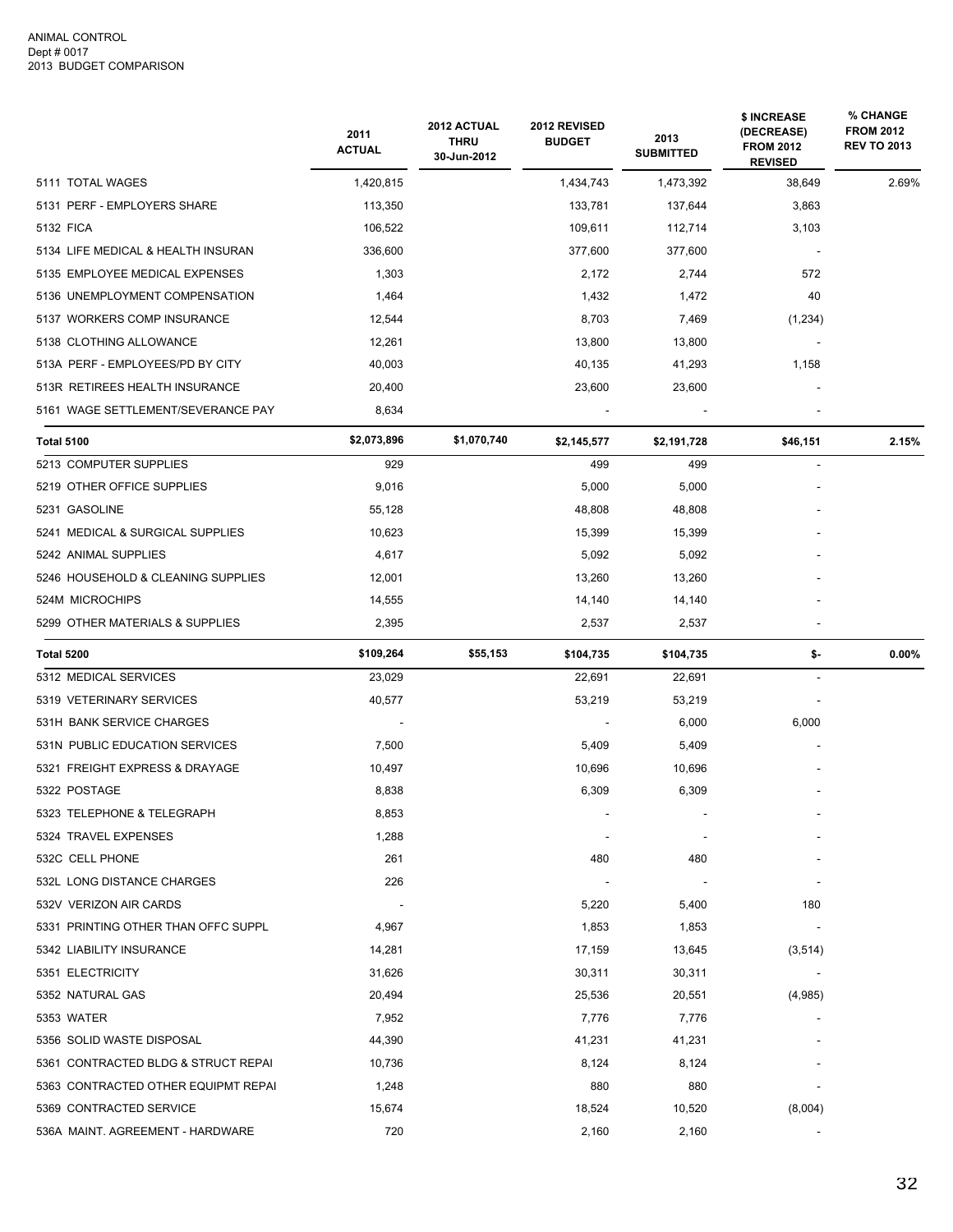|                                  | 2011<br><b>ACTUAL</b> | 2012 ACTUAL<br><b>THRU</b><br>30-Jun-2012 | 2012 REVISED<br><b>BUDGET</b> | 2013<br><b>SUBMITTED</b> | \$ INCREASE<br>(DECREASE)<br><b>FROM 2012</b><br><b>REVISED</b> | % CHANGE<br><b>FROM 2012</b><br><b>REV TO 2013</b> |
|----------------------------------|-----------------------|-------------------------------------------|-------------------------------|--------------------------|-----------------------------------------------------------------|----------------------------------------------------|
| 536N GARAGE CONTRACT - NONTARGET | 4,479                 |                                           | 4,241                         | 4,700                    | 459                                                             |                                                    |
| 536T GARAGE CONTRACT - TARGET    | 29,424                |                                           | 32,920                        | 27,310                   | (5,610)                                                         |                                                    |
| 5377 CC BUILDING PARKING         |                       |                                           | 25                            | 25                       |                                                                 |                                                    |
| 5390 PERMIT REMBURSEMENT         | 9,671                 |                                           | 9,186                         | 9,186                    | ۰                                                               |                                                    |
| 5391 SUBSCRIPTIONS AND DUES      | 234                   |                                           | 310                           | 310                      |                                                                 |                                                    |
| 5399 OTHER SERVICES AND CHARGES  | 1,479                 |                                           | 330                           | 330                      |                                                                 |                                                    |
| 539B MASTER LEASE                | 72,452                |                                           | 62,240                        | 49,978                   | (12, 262)                                                       |                                                    |
| <b>Total 5300</b>                | \$370,897             | \$185,217                                 | \$366,830                     | \$339,094                | (\$27,736)                                                      | $-7.56%$                                           |
| 5453 CAPITAL REPLACEMENTS        | 6,457                 |                                           | 1,600                         | 2,400                    | 800                                                             |                                                    |
| 5454 BETTERMENTS & ADDITIONS     | ۰                     |                                           | $\overline{\phantom{a}}$      | 17,000                   | 17,000                                                          |                                                    |
| Total 5400                       | \$6,457               | \$38                                      | \$1,600                       | \$19,400                 | \$17,800                                                        | 1112.50%                                           |
| <b>Total</b>                     | \$2,560,514           | \$1,311,148                               | \$2,618,743                   | \$2,654,957              | \$36,214                                                        | 1.38%                                              |